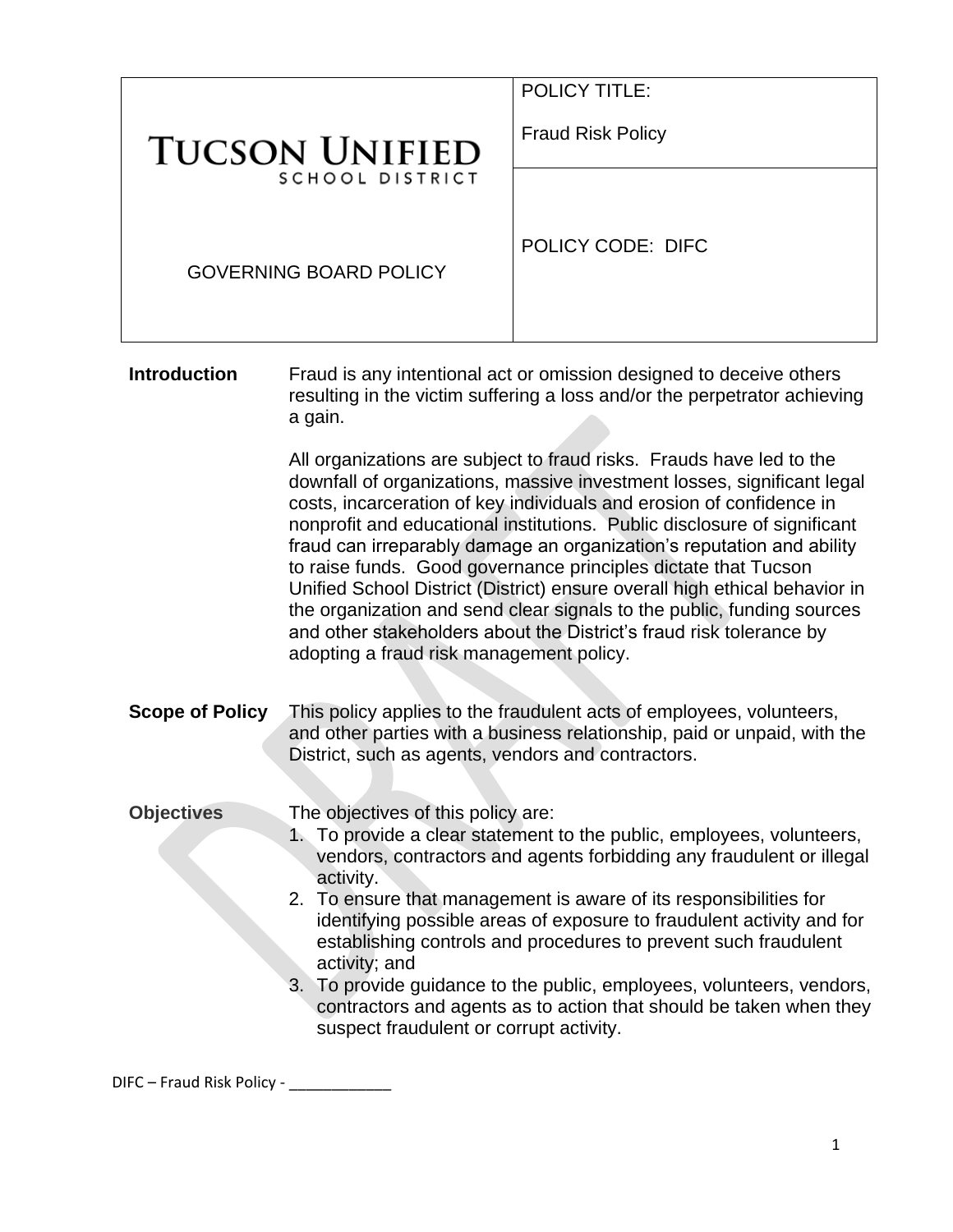| <b>TUCSON UNIFIED</b><br>SCHOOL DISTRICT<br><b>GOVERNING BOARD POLICY</b> | <b>POLICY TITLE:</b><br><b>Fraud Risk Policy</b> |
|---------------------------------------------------------------------------|--------------------------------------------------|
|                                                                           | POLICY CODE: DIFC                                |
|                                                                           |                                                  |

| <b>Definition of</b>                                                   | Fraud, as used in this policy, refers to any deception deliberately done                                                                        |  |
|------------------------------------------------------------------------|-------------------------------------------------------------------------------------------------------------------------------------------------|--|
| <b>Fraud</b>                                                           | or attempted to unlawfully or unfairly secure personal gain at another's                                                                        |  |
|                                                                        | expense. Fraud includes, but is not limited to:                                                                                                 |  |
|                                                                        | 1. Theft, misuse, or conversion of District assets, including using the                                                                         |  |
|                                                                        | District's electronic services for unlawful activity such as hacking                                                                            |  |
|                                                                        | and piracy;                                                                                                                                     |  |
|                                                                        | 2. Bribery, including "quid pro quos" and kickbacks, meant to obtain a<br>private benefit contrary to the public's interest;                    |  |
|                                                                        | 3. Alteration, falsification, or concealment of any information in a<br>record, certification, or document belonging to the District;           |  |
|                                                                        | 4. Nonperformance of an obligation while being paid for said                                                                                    |  |
|                                                                        | performance;                                                                                                                                    |  |
|                                                                        | 5. Embezzlement (e.g., purchasing goods or services for personal<br>use in the District's name);                                                |  |
|                                                                        | 6. Profiteering as a result of insider knowledge obtained by working                                                                            |  |
|                                                                        | for the District; or                                                                                                                            |  |
|                                                                        | 7. Aiding in another's fraudulent act, such as by destroying evidence.                                                                          |  |
|                                                                        |                                                                                                                                                 |  |
| <b>Responsibilities</b>                                                | The Governing Board will be responsible for understanding fraud                                                                                 |  |
|                                                                        | risks by considering and approving policies related to fraud control and                                                                        |  |
|                                                                        | investigation. External auditors will receive evidence of the Board's                                                                           |  |
|                                                                        | active involvement and concern about fraud risk management, and the                                                                             |  |
|                                                                        | Board will continue to be involved in fraud risk management by                                                                                  |  |
| considering it as part of its risk assessment and strategic plans. The |                                                                                                                                                 |  |
|                                                                        | Board may delegate some or all said responsibilities to a board                                                                                 |  |
| committee as it sees fit.                                              |                                                                                                                                                 |  |
|                                                                        |                                                                                                                                                 |  |
|                                                                        | The Superintendent will be responsible for acting as a role model for                                                                           |  |
|                                                                        | the District, establishing and enforcing professional standards to foster<br>an ethical environment where fraud risks are low and employees are |  |
|                                                                        |                                                                                                                                                 |  |

DIFC – Fraud Risk Policy - \_\_\_\_\_\_\_\_\_\_\_\_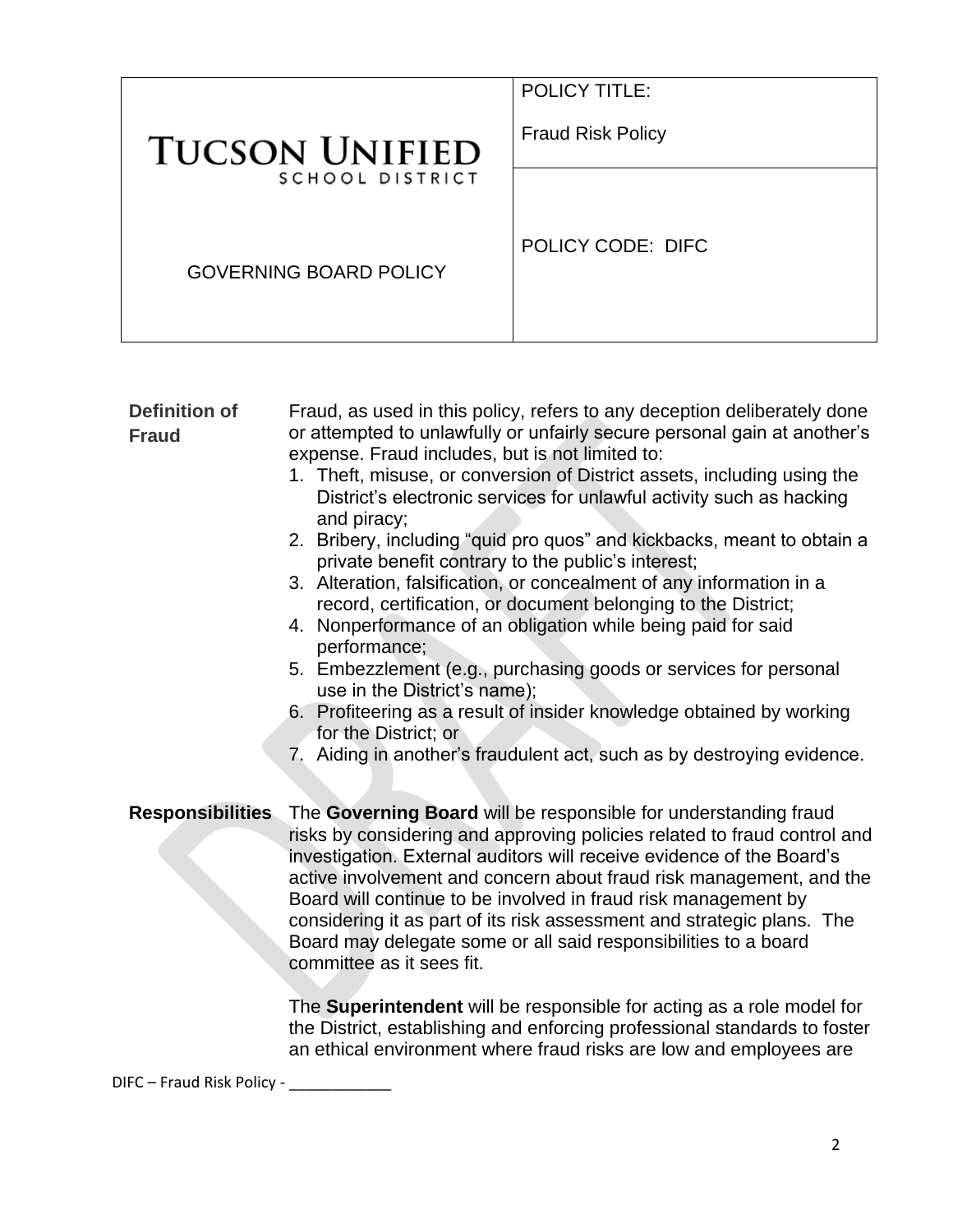|                                          | <b>POLICY TITLE:</b>     |
|------------------------------------------|--------------------------|
| <b>TUCSON UNIFIED</b><br>SCHOOL DISTRICT | <b>Fraud Risk Policy</b> |
|                                          |                          |
| <b>GOVERNING BOARD POLICY</b>            | POLICY CODE: DIFC        |

likely to report any potential fraud that does occur. The Superintendent will review and recommend policies, systems and procedures to ensure that they are fair, equitable, and known to employees. In managing fraud risks, the Superintendent will:

- 1. Designate qualified and knowledgeable employees to assess fraud risks in the District;
- 2. Design, implement, and monitor a program of internal controls to identify and reduce the influence of factors that encourage and enable fraud, ensure employees detect and report fraudulent activity in an accurate and timely manner, and substantiate allegations of fraud with evidence after the act occurs;
- 3. Implement and oversee procedures to investigate allegations of fraud without regard to the suspected wrongdoer's length of service, position/title, or relationship to the District;
- 4. Follow-up substantiated allegations of fraud by pursuing the appropriate consequences, such as making a report to the state authorities for criminal activity, taking legal action, or using disciplinary measures such as termination;
- 5. Periodically report to the Board on identified fraud risks, the fraud management program, and the investigative procedure to discuss the program's effectiveness;

6. Make regulations to enforce this policy; and

Meet with outside experts, finance or external auditors separate from management, and legal counsel to deal with issues of fraud and review the fraud risk management program.

**Employees** will be responsible for understanding their roles in the fraud risk program, and for reporting any weaknesses in the system that may increase the risk of fraud. Employees will monitor their areas of responsibility for fraudulent activity, understand signs of fraud, promptly report potential fraud through the established mechanism, and cooperate in investigations.

DIFC – Fraud Risk Policy -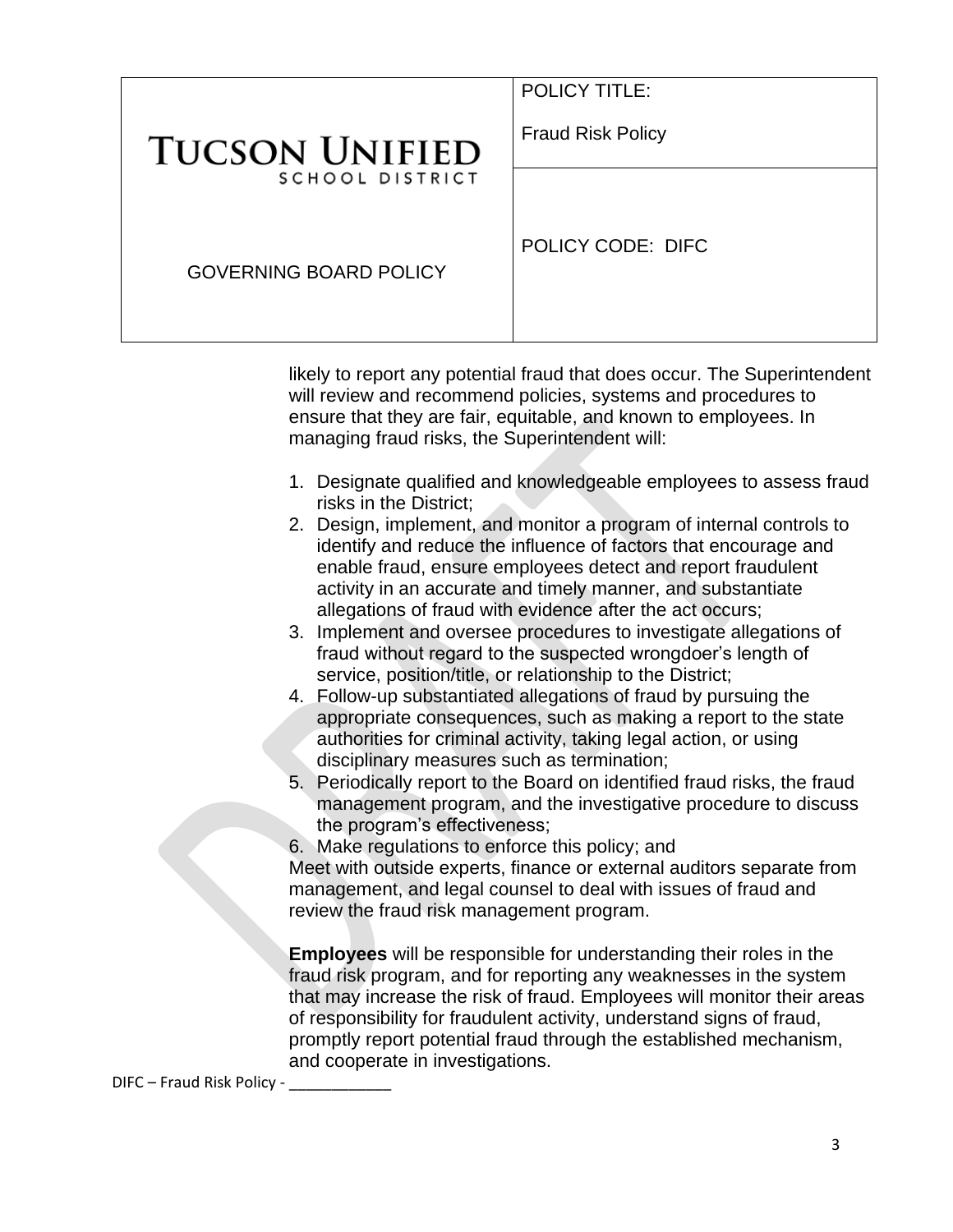| <b>TUCSON UNIFIED</b><br>SCHOOL DISTRICT | <b>POLICY TITLE:</b><br><b>Fraud Risk Policy</b> |
|------------------------------------------|--------------------------------------------------|
|                                          |                                                  |
| <b>GOVERNING BOARD POLICY</b>            | POLICY CODE: DIFC                                |

| <b>Reporting</b><br><b>Fraud</b> | When an employee suspects fraudulent activity, they will report their<br>suspicions to the Superintendent, the Governing Board, the District<br>Audit Committee, the Internal Auditor, the District Legal Department,<br>Risk Management, the Financial Officer, Human Resources, or their<br>immediate supervisor. If the Superintendent is suspected of fraudulent<br>activity, employees will report to the Board President. Employees will<br>refrain from confronting the suspected individual personally, examining<br>the incident further, hindering the investigation, or discussing their<br>suspicions with anyone other than those authorized to investigate the<br>allegation. |
|----------------------------------|---------------------------------------------------------------------------------------------------------------------------------------------------------------------------------------------------------------------------------------------------------------------------------------------------------------------------------------------------------------------------------------------------------------------------------------------------------------------------------------------------------------------------------------------------------------------------------------------------------------------------------------------------------------------------------------------|
|                                  | Any employee making a good faith report of fraud as provided under<br>this policy can do so without fear of dismissal or retaliation for making<br>such a report. If, however, the employee alleging fraudulent activity<br>acted in bad faith or made the report without a justifiable basis, then<br>the District may take disciplinary action against the employee making<br>the erroneous allegation.                                                                                                                                                                                                                                                                                   |
| <b>Risk Tolerance</b><br>Level   | The District has established \$1,000 as its risk tolerance level. The<br>District considers certain fraud risks as too time-consuming and costly<br>to address through internal controls. No internal controls will be<br>implemented to address those risks because the overall goal for a<br>fraud risk policy is to maximize the benefits while minimizing the costs<br>and losses. However, if the District discovers fraudulent activity then it<br>will have zero tolerance for the act.                                                                                                                                                                                              |
| ADOPTED:                         |                                                                                                                                                                                                                                                                                                                                                                                                                                                                                                                                                                                                                                                                                             |

LEGAL REF:

DIFC – Fraud Risk Policy - \_\_\_\_\_\_\_\_\_\_\_\_